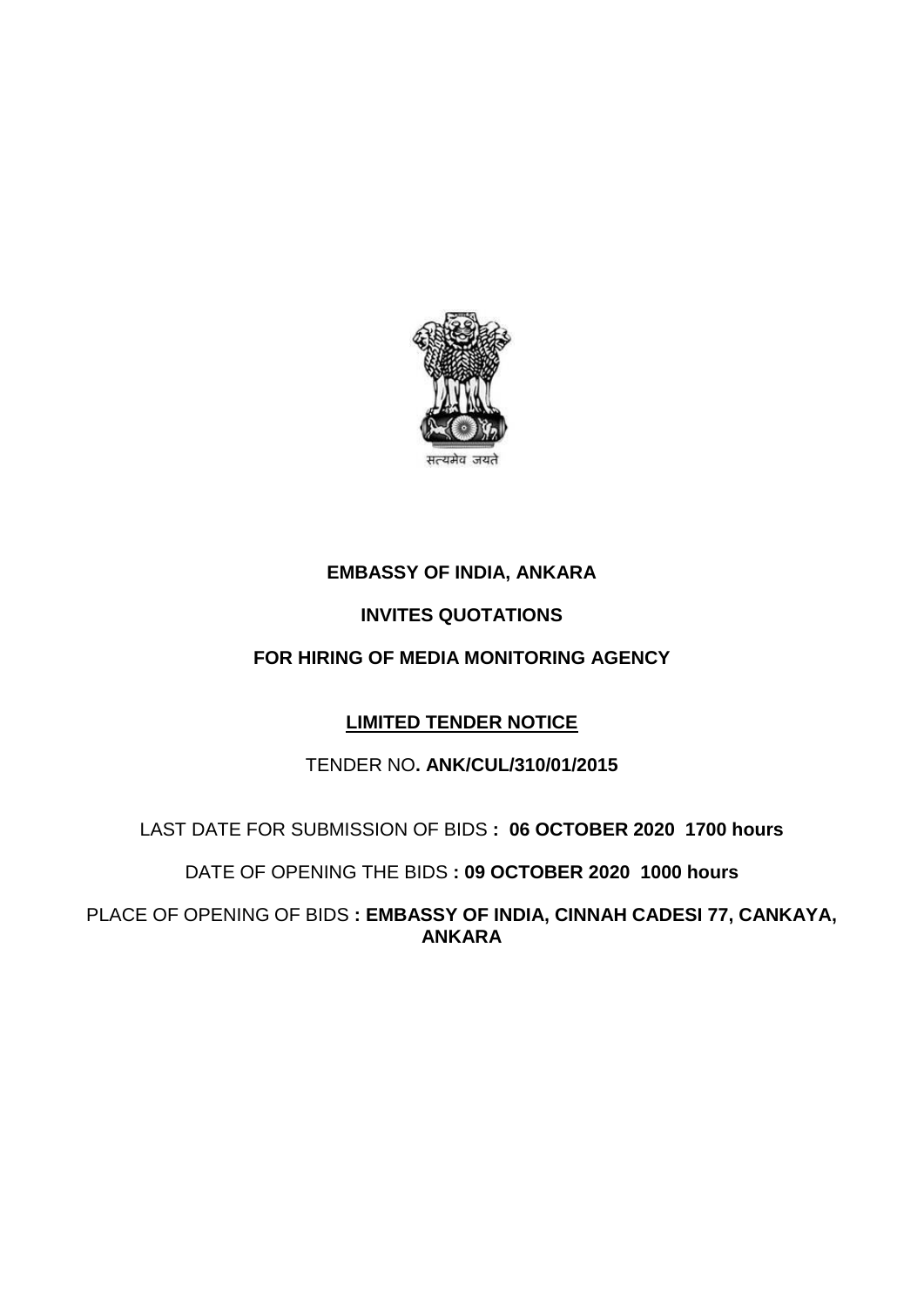## **Invitation for Bids**

The Embassy of India in Ankara invites bids from reputed Media Agencies based in Turkey for monitoring of all India-related coverage in Turkish Print and online media.

## **1. Eligibility Criteria for bidders**

- The Company should have valid registration from the respective Chamber of Commerce and the Union of Chambers and Commodity Exchanges of Turkey.
- The Company should be registered with the Revenue Administrative Unit and have a valid tax number under a registered tax office.
- The Company should be in operation for more than three years.
- The Company should have experience, expertise and technical know-how in monitoring media and press.
- The Company should be agreeable to sign a Non-Disclosure Agreement with the Embassy of India, if selected.
- The Company should deploy one person to be available 24x7 for monitoring of media.
- The Company should be agreeable to sign Draft Contract, if selected.
- The Company should be able to communicate both in English and Turkish languages.

## **2. Scope of Work** :

- a. Monitoring off all India-related coverage in Turkish Print and online media.
- b. Any coverage on specific issues required by the Embassy from time to time (not to exceed 6 issues per year).

#### **3. Bid System**

The Company shall submit its quotations in two separate sealed envelopes, namely (a) **First Envelope** – superscripted "Technical Bid for hiring of media monitoring agency"; and (b) **Second envelope** – superscripted "Financial Bid for hiring of media monitoring agency". It should also be superscripted at the bottom left corner of the envelopes with full name, postal address, fax, email, telephone number of the bidder.

(i) The sealed bid shall be submitted to **The Head of Chancery, Embassy of India, Cinnah Cadesi 77, Cankaya, Ankara.**